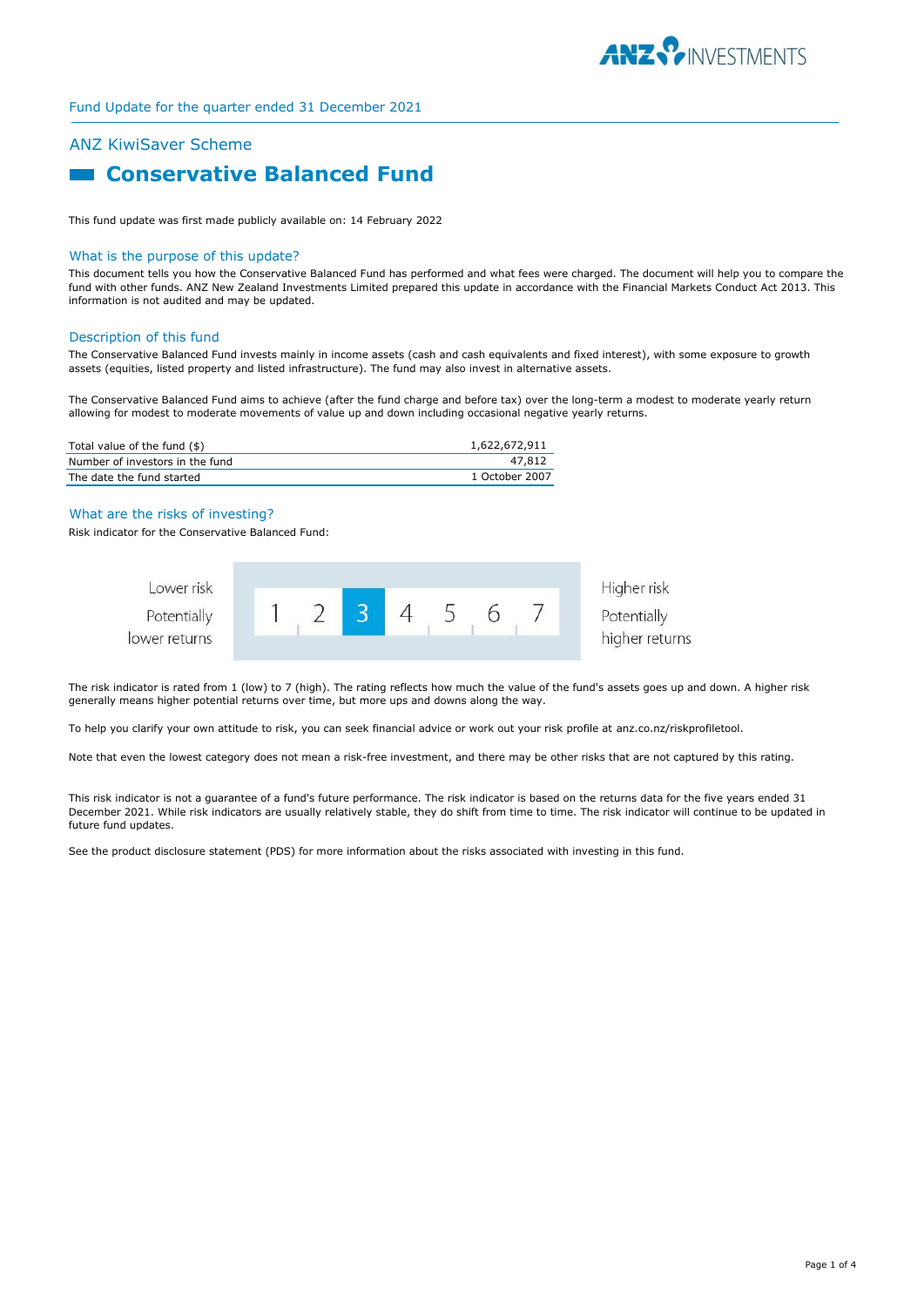# How has the fund performed?

|                                               | Average over past |                   |  |
|-----------------------------------------------|-------------------|-------------------|--|
|                                               | five years        | Past year         |  |
| Annual return                                 |                   |                   |  |
| (after deductions for charges and tax)        |                   | 5.70%<br>5.79%    |  |
| <b>Annual return</b>                          |                   |                   |  |
| (after deductions for charges but before tax) |                   | 5.79%<br>6.76%    |  |
| Market index annual return                    |                   |                   |  |
| (reflects no deduction for charges and tax)   |                   | 5.15%<br>$6.74\%$ |  |

The market index annual return is calculated using the target investment mix and the indices of each asset class.

Additional information about the market index is available in the statement of investment policy and objectives on the offer register at www.discloseregister.companiesoffice.govt.nz.



## **Annual return graph**

This shows the return after fund charges and tax for each of the last 10 years ending 31 March. The last bar shows the average annual return for the last 10 years, up to 31 December 2021.

**Important:** This does not tell you how the fund will perform in the future.

Returns in this update are after tax at the highest prescribed investor rate (PIR) of tax for an individual New Zealand resident. Your tax may be lower.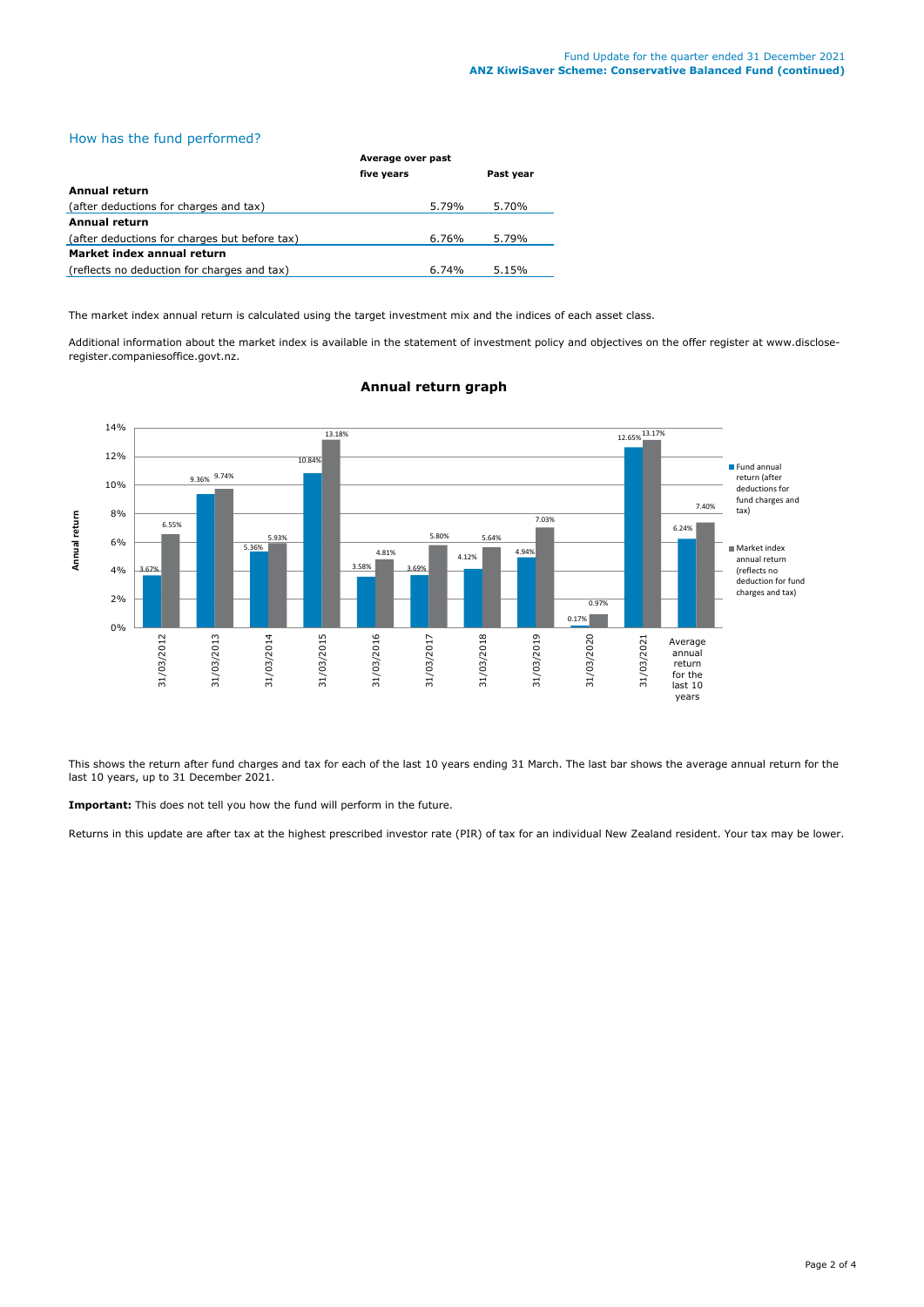## What fees are investors charged?

Investors in the Conservative Balanced Fund are charged fund charges. In the year to 31 March 2021 these were:

|                                             | % of net asset value |
|---------------------------------------------|----------------------|
| Total fund charges <sup>1*</sup>            | $0.90\%$             |
| Which are made up of:                       |                      |
| Total management and administration charges | $0.90\%$             |
| Including:                                  |                      |
| Manager's basic fee                         | 0.85%                |
| Other management and administration charges | 0.05%                |
| <b>Total performance based fees</b>         | $0.00\%$             |
|                                             |                      |

|                             | Dollar amount per investor |
|-----------------------------|----------------------------|
| <b>Other charges</b>        |                            |
| Membership fee <sup>2</sup> | \$18                       |

\*The manager expects that the fund charges for the next scheme year will be less than the fund charges disclosed in this fund update because the manager's basic fee was reduced effective 30 September 2021 from 0.85% to 0.70% per year.

Investors are not currently charged individual action fees for specific actions or decisions (for example, for withdrawing from or switching funds). See the PDS for more information about Scheme fees.

Small differences in fees and charges can have a big impact on your investment over the long term.

### Example of how this applies to an investor

Sarah had \$10,000 in the fund at the start of the year and did not make any further contributions. At the end of the year, Sarah received a return after fund charges were deducted of \$570 (that is 5.70% of her inital \$10,000). Sarah also paid \$13.50 in other charges. This gives Sarah a total return after tax of \$556.50 for the year.

# What does the fund invest in?

#### **Actual investment mix<sup>3</sup> Target investment mix<sup>3</sup>**

This shows the types of assets that the fund invests in. This shows the mix of assets that the fund generally intends to invest in.